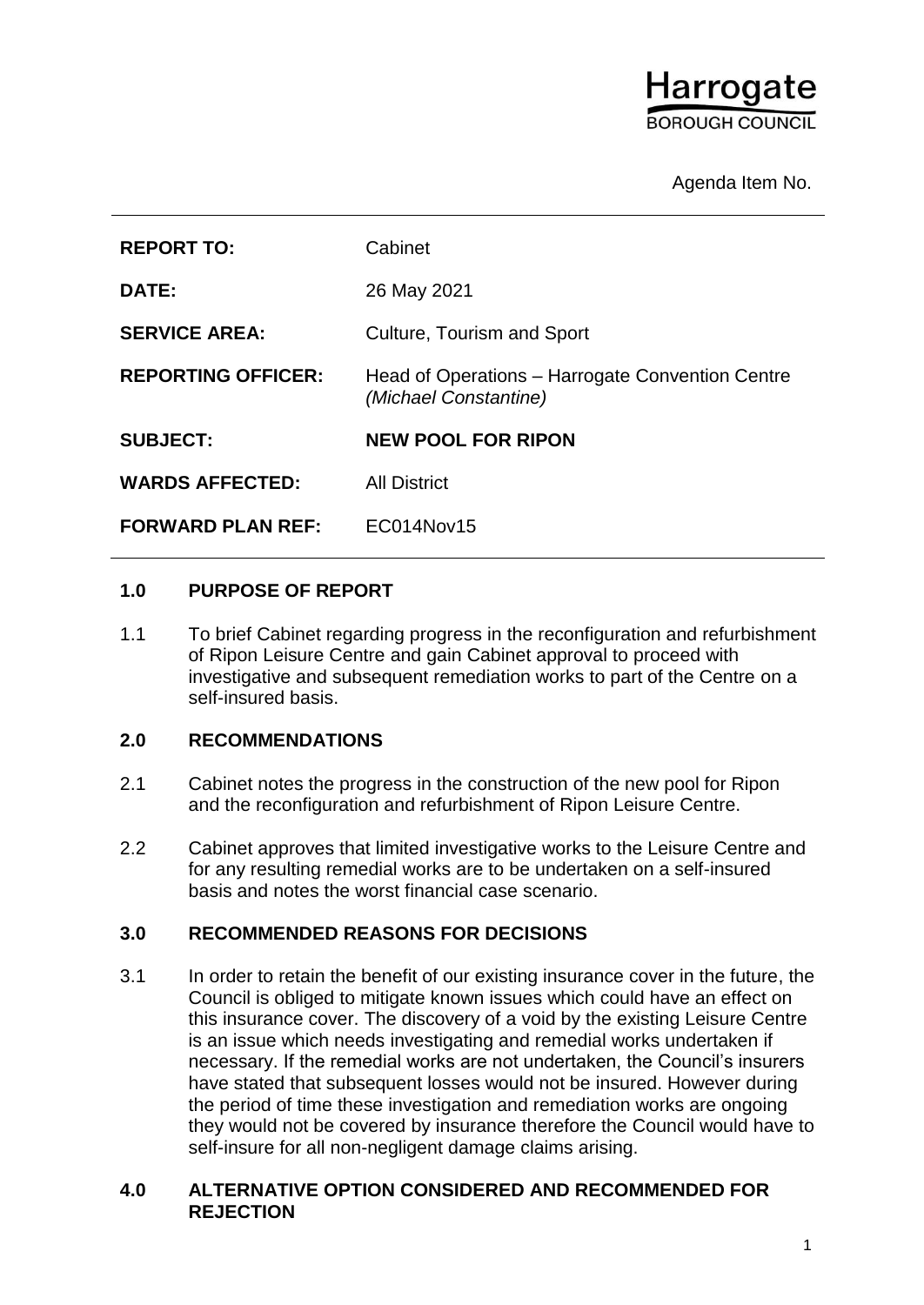#### 4.1 **To gain additional insurances to cover non-negligent damage during investigation and remediation work**.

Despite extensive investigation, the brokers are not able to obtain an additional policy to cover damage caused by the investigation or remediation works.

Neither the main contractor, Willmott Dixon, nor their sub-contractors have been able to identify insurances which would cover non-negligent damage resulting from the investigation or remediation works. This option has therefore been explored fully and is not available.

## 4.2 **To not undertake investigation and remediation works to the discovered void to part of Ripon leisure Centre**

Reflecting the historic nature of the ground where the void has been discovered, consideration has been given to not undertake the investigation and remediation works. We are advised that our current building insurances for buildings, damage and public liabilities including loss from subsidence would be voided by not remediating the void.

As the Council wishes to retain the building insurances, it is understood that the void needs to be investigated and remediated and this option is therefore, recommended for rejection.

## **5.0 THE REPORT**

#### **Update on progress of the Ripon Swimming Pool project**

5.1 Construction of the new pool for Ripon and the reconfiguration and refurbishment of Ripon Leisure Centre have been proceeding apace since August 2019. The ground stabilisation for the new building was completed in 2020 and the new build is progressing to internal construction and fit out. The Leisure Centre has been reconfigured and refurbished to the first floor which has been handed over to Harrogate Borough Council to enable access and use. Works to the ground floor have progressed with the creation of two studios and the refurbishment of the existing showers, toilets and circulation spaces.

#### 5.2 **Expert recommendations following discovery of the void**

A void in the ground to the right hand side by the entrance of the existing Leisure Centre entrance was discovered last year. Following receipt of a civil engineering report, the recommendation to fill the void with inert crushed gravel has been undertaken. This has been done as a short term solution. The consulting engineers also recommended that further surveys were undertaken.

In order for the Council's to retain its building insurance cover for the Ripon Leisure Centre, it is necessary to undertake further investigation works which may include further remedial works dependant on the outcome of the investigative works subject to the requirement to self-insure for nonnegligent damage during the investigation and remedial works..

#### 5.3 **No effect from void on new foundation to the swimming pool**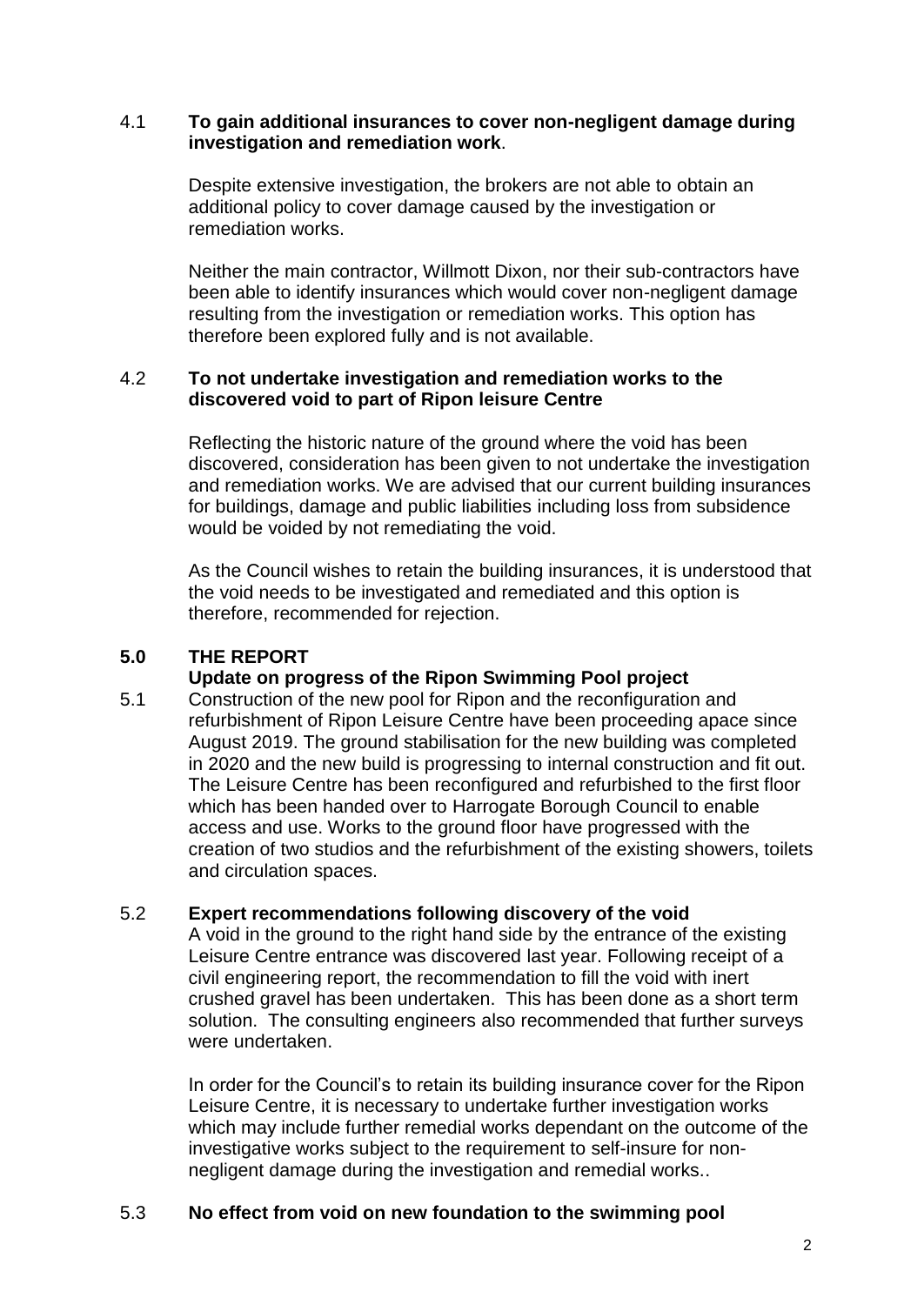The engineers' report states that the existing foundation of the Leisure Centre and new foundation to the swimming pool are separate and do not rely upon each other and there appears to be no instances of cracking to the ground floor concrete beams to the existing Leisure Centre. The report also states that it is believed that the void has been present for some time and is not as a result of the current works taking place on site.

## 5.4 **Requirement to self - insure**

Recognising the desire to investigate and mitigate the discovered void under part of the existing Leisure Centre there has been extensive dialogue with both our brokers and underwriters. This has also expanded to discussions with Willmott Dixon and their sub-contractors to explore to what extent insurances could be sourced through the construction channel.

The existing Contract Works policy expressly does not insure the results of activity classified as 'Civil Engineering'. The nature of the investigation and remedial work is viewed as 'Civil Engineering' meaning that any damage caused by or as a consequence of these works would not be able to be claimed under the insurance policy. The conclusion from the extensive insurance investigations is that for the investigation and remediation works to proceed they would need to be on the basis that HBC is self-insuring for any non-negligent damage.

Furthermore, the Council's insurers have advised that the Council should carry out the investigation works to maintain their existing buildings insurance cover and therefore the Council must undertake the recommended investigation works contained in the engineers' report.

# 5.5 **Potential Financial liability / Costs to self-insure**

The financial liability and therefore the cost to self-insure will depend on whether any damage occurs during the works. It is not possible to determine this as any damage is yet to occur and the costs are dependent on the extent of the damage and potential remedial works.

Should the works result in a total loss of the existing Leisure Centre due to an occurrence for which the contractors were not liable, then the current insured value of the Centre (£3,796,135 plus 10% for contents) would be foregone. Due to the limited extent of investigation and remediation, this worst case scenario is indicated for reference however it is considered to be a very unlikely event.

# **6.0 REQUIRED ASSESSMENTS AND IMPLICATIONS**

- 6.1 The following were considered: Human Resources Implications; Legal Implications – these are reflected in the report above; ICT Implications; Strategic Property/Asset Management Considerations; Risk Assessment; Equality and Diversity (the Public Sector Equality Duty and impact upon people with protected characteristics). If applicable, the outcomes of any consultations, assessments, considerations and implications considered necessary during preparation of this report are detailed below.
- 6.2 Financial Implications;